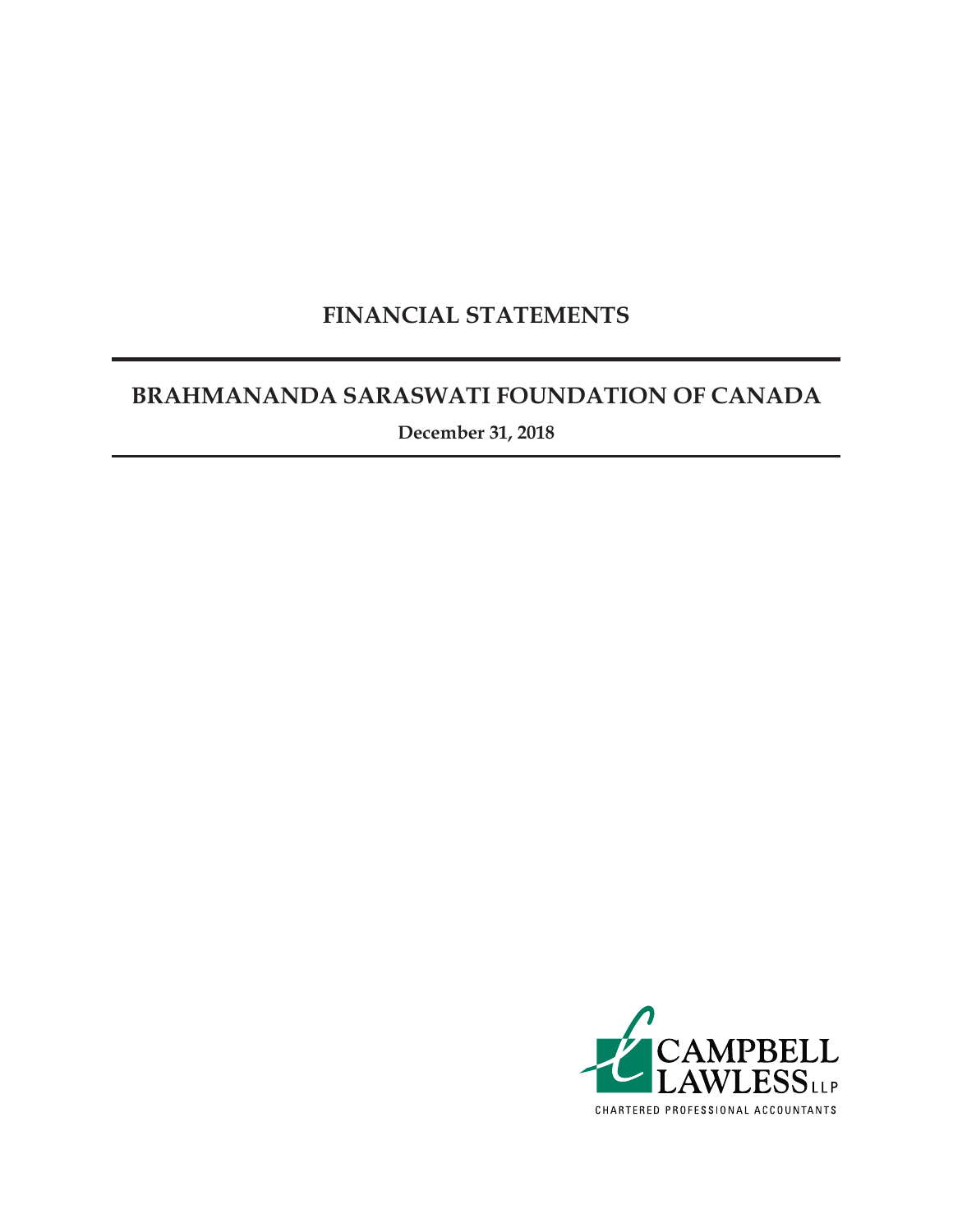### **Brahmananda Saraswati Foundation of Canada**

### **CONTENTS**

December 31, 2018

|                                     | Page |
|-------------------------------------|------|
| <b>INDEPENDENT AUDITOR'S REPORT</b> |      |
| <b>FINANCIAL STATEMENTS</b>         |      |
| Statement of financial position     | 4    |
| Statement of changes in net assets  | 5    |
| Statement of operations             | 6    |
| Statement of cash flows             | 7    |
| Notes to financial statements       | 8    |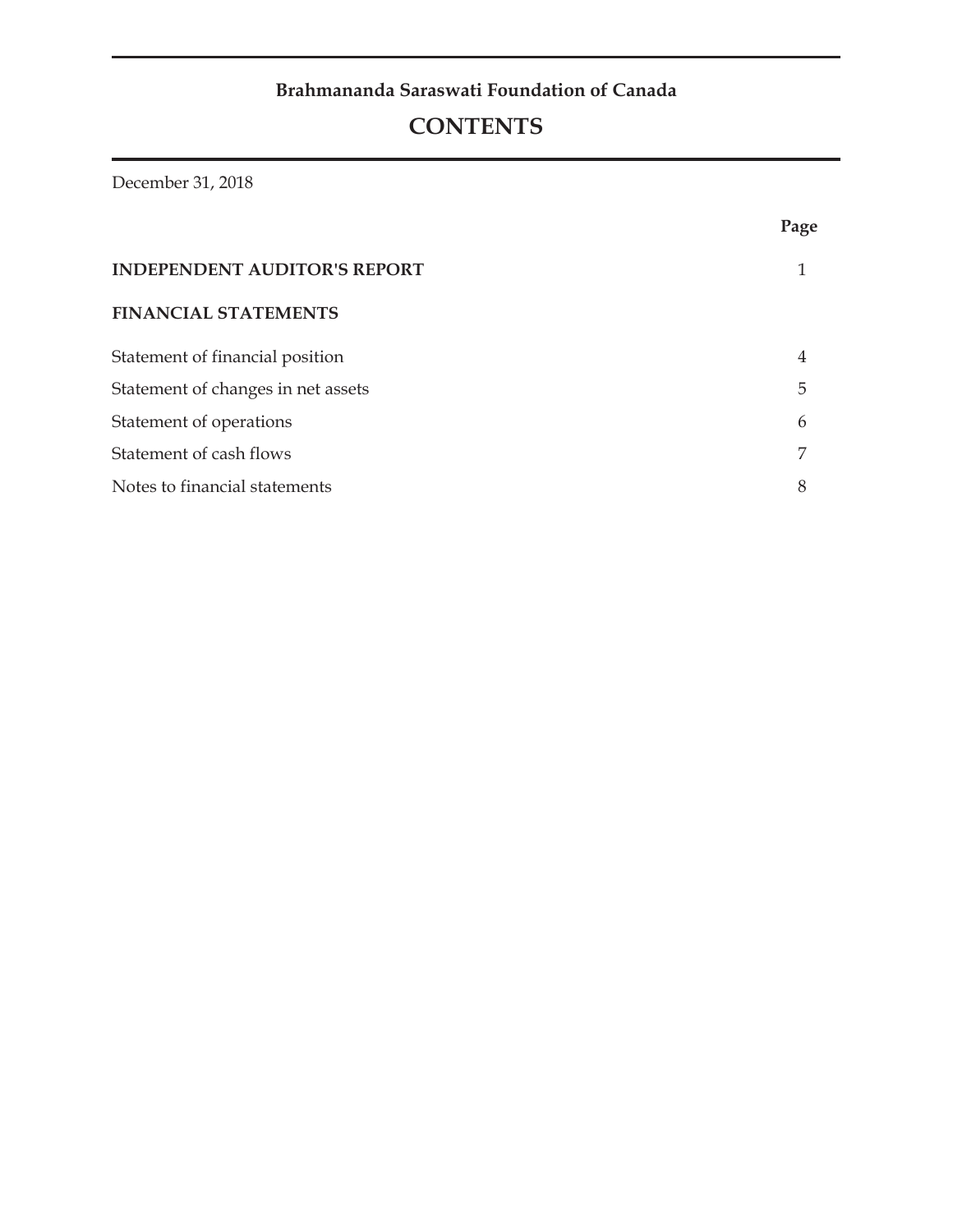

Brian J. Quinlan, CPA, CA Ann M. Donohue, CPA, CA Ryan Knight, CPA, CA Dickson Lai, CPA, CA

### **INDEPENDENT AUDITOR'S REPORT**

#### To the members of **Brahmananda Saraswati Foundation of Canada:**

#### *Qualified Opinion*

We have audited the accompanying financial statements of **Brahmananda Saraswati Foundation of Canada** (the "Foundation"), which comprise the statement of financial position as at December 31, 2018 and the statements of changes in net assets, operations and cash flows for the year then ended, and a summary of significant accounting policies and other explanatory information.

In our opinion, except for the effects of the matter described in the *Basis for Qualified Opinion* paragraph, the accompanying financial statements present fairly, in all material respects, the financial position of the Foundation as at December 31, 2018 and the results of its operations and its cash flows for the year then ended in accordance with Canadian accounting standards for non-for-profit organizations.

#### *Basis for Qualified Opinion*

In common with many non-profit organizations, the Foundation derives revenue from donations, the completeness of which is not susceptible of satisfactory audit verification. Accordingly, our verification of donation revenue was limited to the amounts recorded in the records of the Foundation and we were not able to determine whether any adjustments might be necessary to donation revenue, excess (deficiency) of revenue over expenses, assets and net assets.

We conducted our audit in accordance with Canadian generally accepted auditing standards. Our responsibilities under those standards are further described in the Auditor's Responsibilities for the Audit of the Financial Statements section of our report. We are independent of the Foundation in accordance with the ethical requirements that are relevant to our audit of the financial statements in Canada and we have fulfilled our other ethical responsibilities in accordance with these requirements. We believe that the audit evidence we have obtained is sufficient and appropriate to provide a basis for our qualified opinion.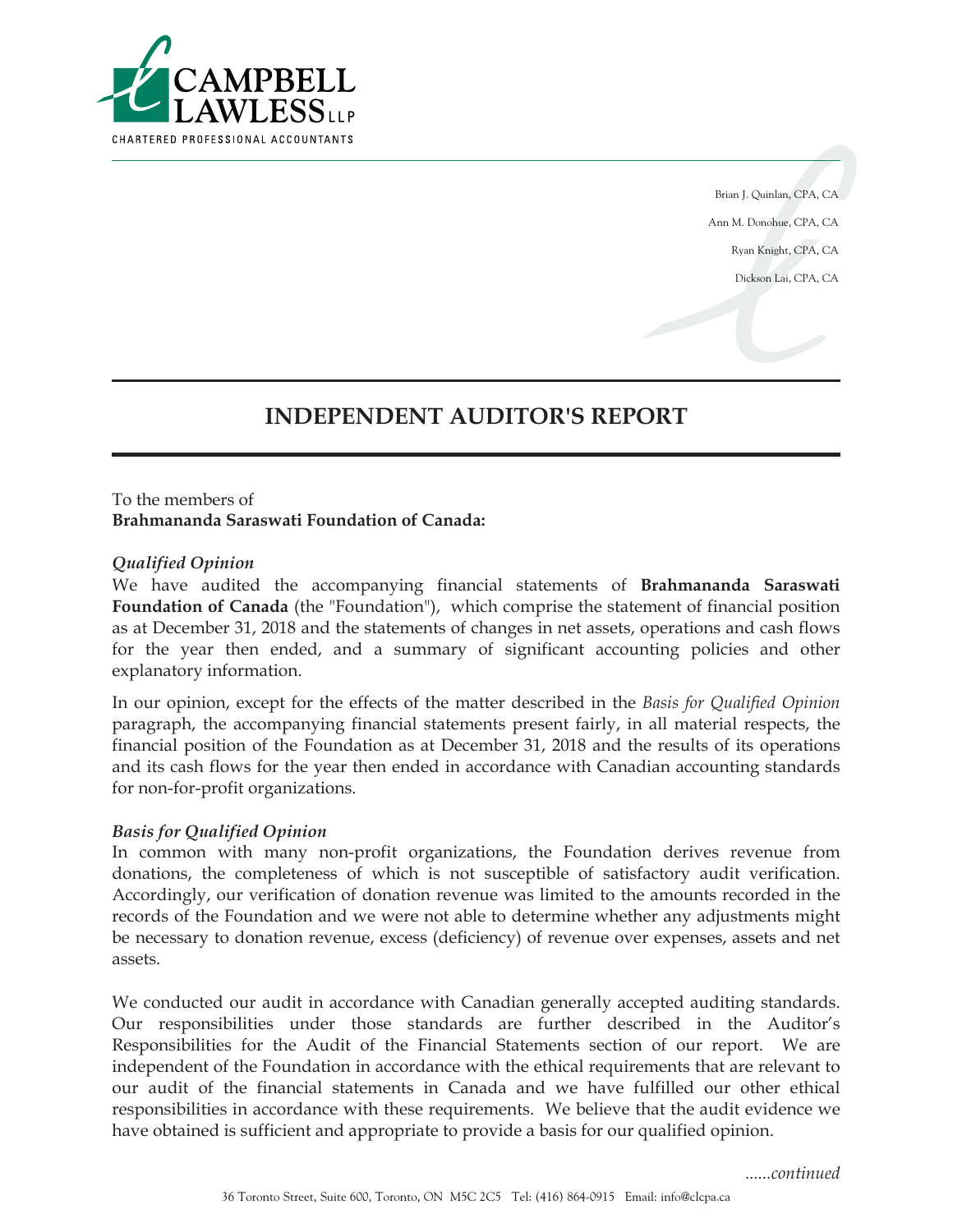### **INDEPENDENT AUDITOR'S REPORT (continued)**

### *Responsibilities of Management and Those Charged with Governance for the Financial Statements*

Management is responsible for the preparation and fair presentation of these financial statements in accordance with Canadian accounting standards for non-for-profit organizations and for such internal control as management determines is necessary to enable the preparation of financial statements that are free from material misstatement, whether due to fraud or error.

In preparing the financial statements, management is responsible for assessing the Foundation's ability to continue as a going concern, disclosing, as applicable, matters related to going concern and using the going concern basis of accounting unless management either intends to liquidate the Foundation or cease operations, or has no realistic alternative but to do so.

Those charged with governance are responsible for overseeing the Foundation's financial reporting process.

#### *Auditor's Responsibility for the Audit of Financial statements*

Our objectives are to obtain reasonable assurance about whether the financial statements as a whole are free from material misstatement, whether due to fraud or error, and to issue an auditor's report that includes our opinion. Reasonable assurance is a high level of assurance, but it is not a guarantee that an audit conducted in accordance with Canadian generally accepted auditing standards will always detect a material misstatement when it exists. Misstatements can arise from fraud or error and are considered material if, individually or in aggregate, they could reasonably be expected to influence the economic decisions of users taken on the basis of these financial statements.

As part of an audit in accordance with Canadian generally accepted auditing standards, we exercise professional judgement and maintain professional skepticism throughout the audit. We also:

- Identify and assess the risks of material misstatement of the financial statements, whether due to fraud or error, design and perform audit procedures responsible to those risks, and obtain audit evidence that is sufficient and appropriate to provide a basis for our opinion. The risk of not detecting a material misstatement resulting from fraud is higher than for one resulting from error, as fraud may involve collusion, forgery, intentional omissions, misrepresentations, or the override of internal control.
- ! Obtain an understanding of internal control relevant to the audit in order to design audit procedures that are appropriate in the circumstances, but not for the purpose of expressing an opinion on the effectiveness of the Foundation's internal control.
- ! Evaluate the appropriateness of accounting policies used and the reasonableness of accounting estimates and related disclosures made by management.

*......continued*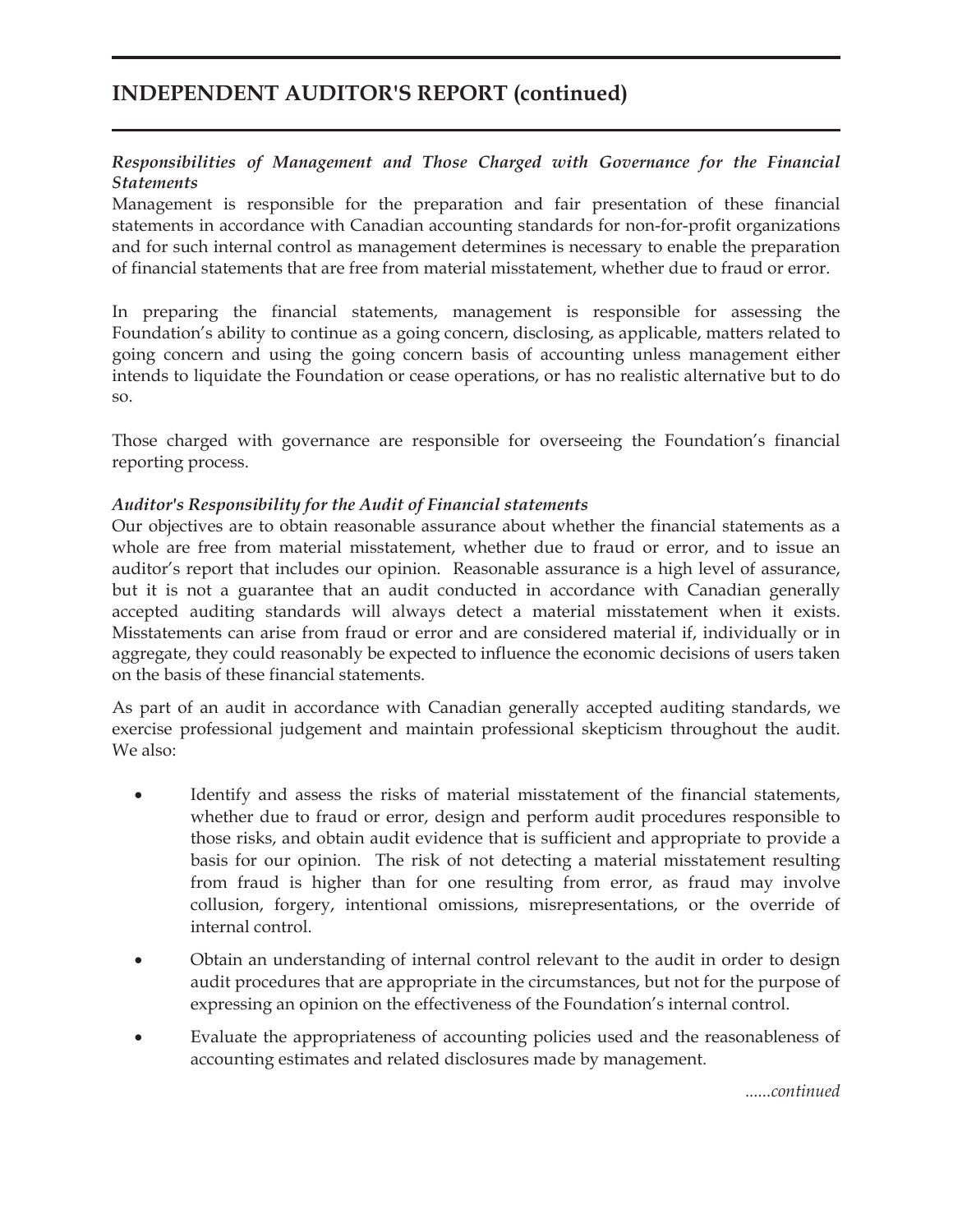### **INDEPENDENT AUDITOR'S REPORT (continued)**

- ! Conclude on the appropriateness of management's use of the going concern basis of accounting and, based on audit evidence obtained, whether a material uncertainty exists related to events or conditions that may cast significant doubt on the Foundation's ability to continue as a going concern. If we conclude that a material uncertainty exists, we are required to draw attention in our auditor's report to the related disclosures in the financial statements or, if such disclosures are inadequate, to modify our opinion. Our conclusions are based on the audit evidence obtained up to the date of our auditor's report. However, future events or conditions may cause the Foundation to cease to continue as a going concern.
- ! Evaluate the overall presentation, structure and content of the financial statements, including the disclosures, and whether the financial statements represent the underlying transactions and events in a manner that achieves fair presentation.

We communicate with those charged with governance regarding, among other matters, the planned scope and timing of the audit and significant audit findings, including any significant deficiencies in internal control that we identify during our audit.

Campbell Lawless LLP

Toronto, Ontario Chartered Professional Accountants September 13, 2019 Licensed Public Accountants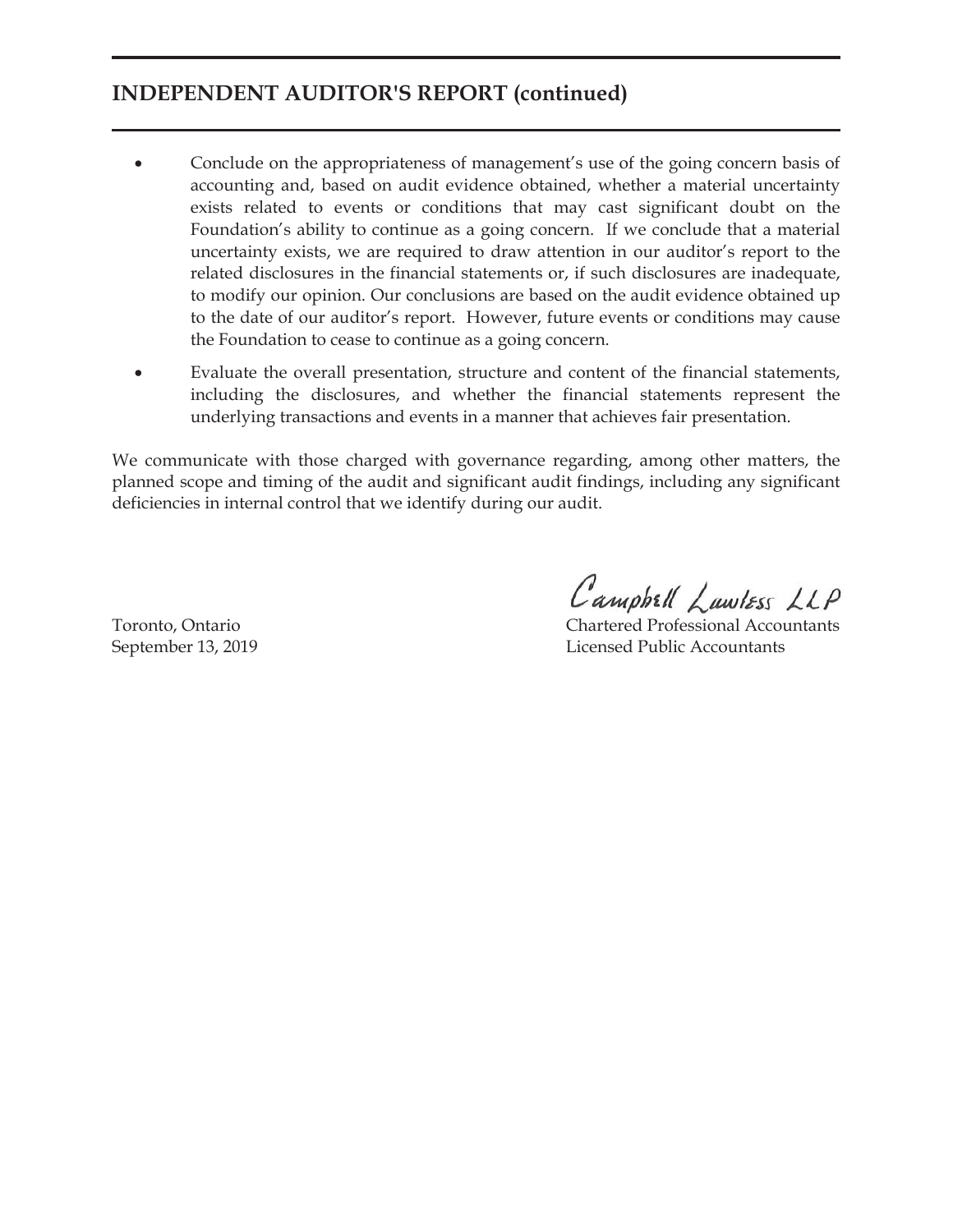### **Brahmananda Saraswati Foundation of Canada STATEMENT OF FINANCIAL POSITION**

| December 31                              | 2018<br>\$ | 2017<br>$\frac{6}{5}$ |
|------------------------------------------|------------|-----------------------|
|                                          |            |                       |
| <b>ASSETS</b>                            |            |                       |
| Current                                  |            |                       |
| Cash                                     | 115,389    | 189,076               |
|                                          | 115,389    | 189,076               |
|                                          |            |                       |
| <b>LIABILITIES</b>                       |            |                       |
| Current                                  |            |                       |
| Accounts payable and accrued liabilities | 8,459      | 5,876                 |
| <b>NET ASSETS</b>                        |            |                       |
| Unrestricted                             | 106,930    | 183,200               |
|                                          |            |                       |
|                                          | 115,389    | 189,076               |
| see accompanying notes                   |            |                       |

On behalf of the Board:

Director Director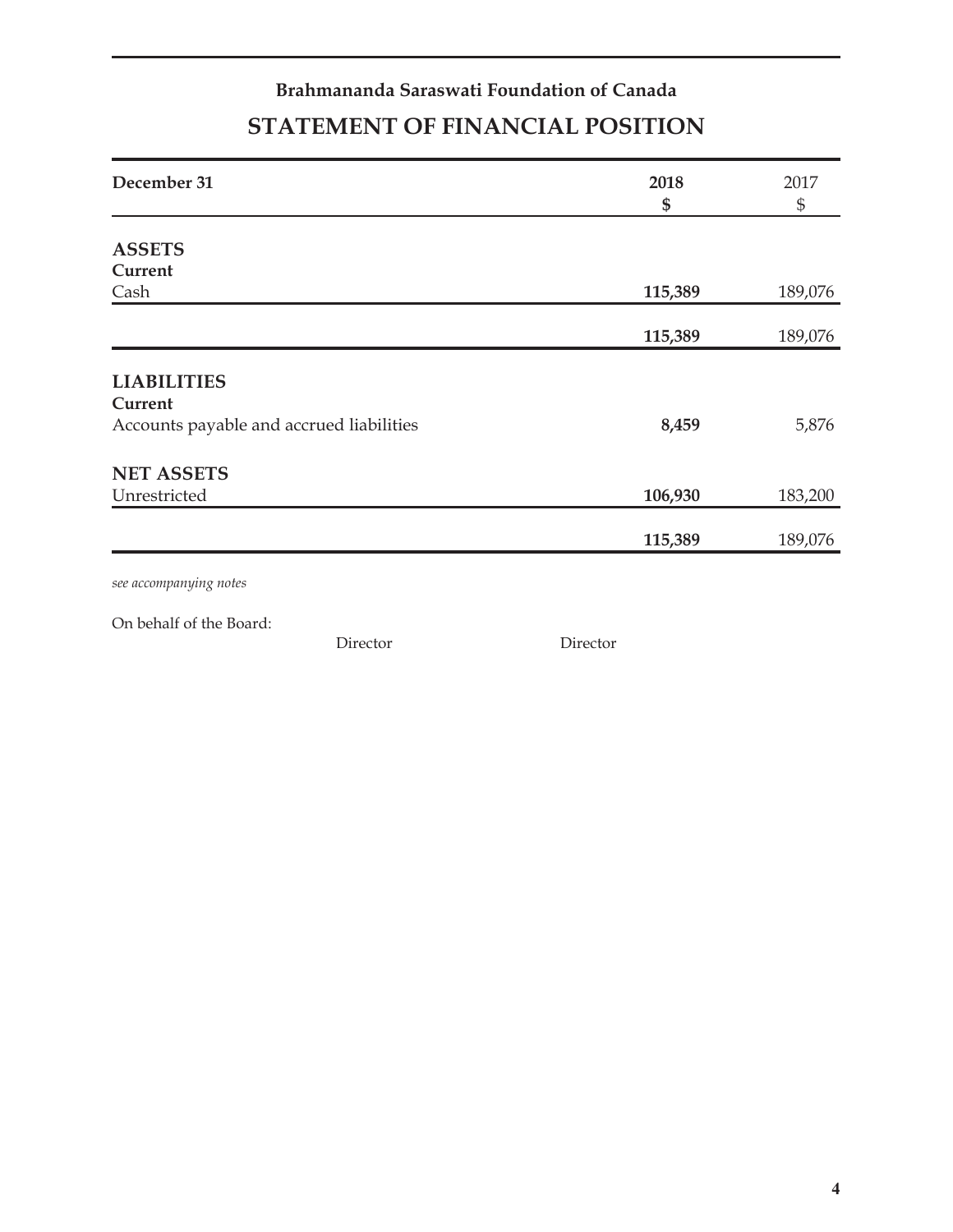# **Brahmananda Saraswati Foundation of Canada STATEMENT OF CHANGES IN NET ASSETS**

| Year ended December 31                                                                          | 2018                 | 2017              |
|-------------------------------------------------------------------------------------------------|----------------------|-------------------|
| <b>Balance</b> , beginning of year<br>Excess (deficiency) of revenue over expenses for the year | 183,200<br>(76, 270) | 147,991<br>35,209 |
| <b>Balance</b> , end of year                                                                    | 106,930              | 183,200           |

*see accompanying notes*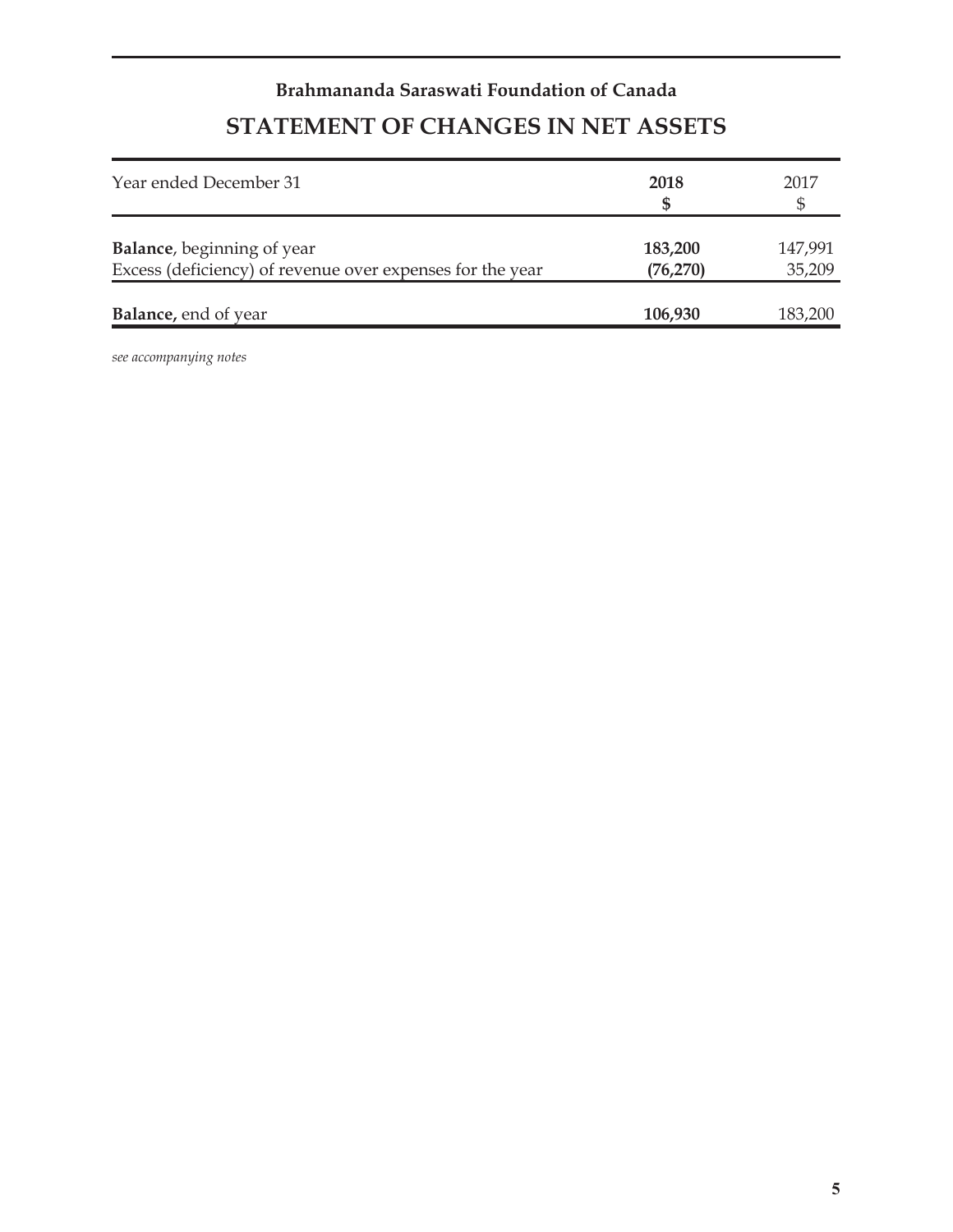### **Brahmananda Saraswati Foundation of Canada STATEMENT OF OPERATIONS**

| Year ended December 31                                    | 2018<br>\$ | 2017<br>\$ |
|-----------------------------------------------------------|------------|------------|
| Revenue                                                   |            |            |
| Donations                                                 | 367,557    | 468,388    |
| <b>Expenses</b>                                           |            |            |
| Charity activities expenditures                           | 397,229    | 386,000    |
| Bank and credit card fees                                 | 17,306     | 13,729     |
| Professional fees                                         | 16,435     | 16,000     |
| Fundraising                                               | 11,500     | 14,400     |
| Insurance                                                 | 945        | 945        |
| Office                                                    | 412        | 2,105      |
|                                                           | 443,827    | 433,179    |
| Excess (deficiency) of revenue over expenses for the year | (76, 270)  | 35,209     |

*see accompanying notes*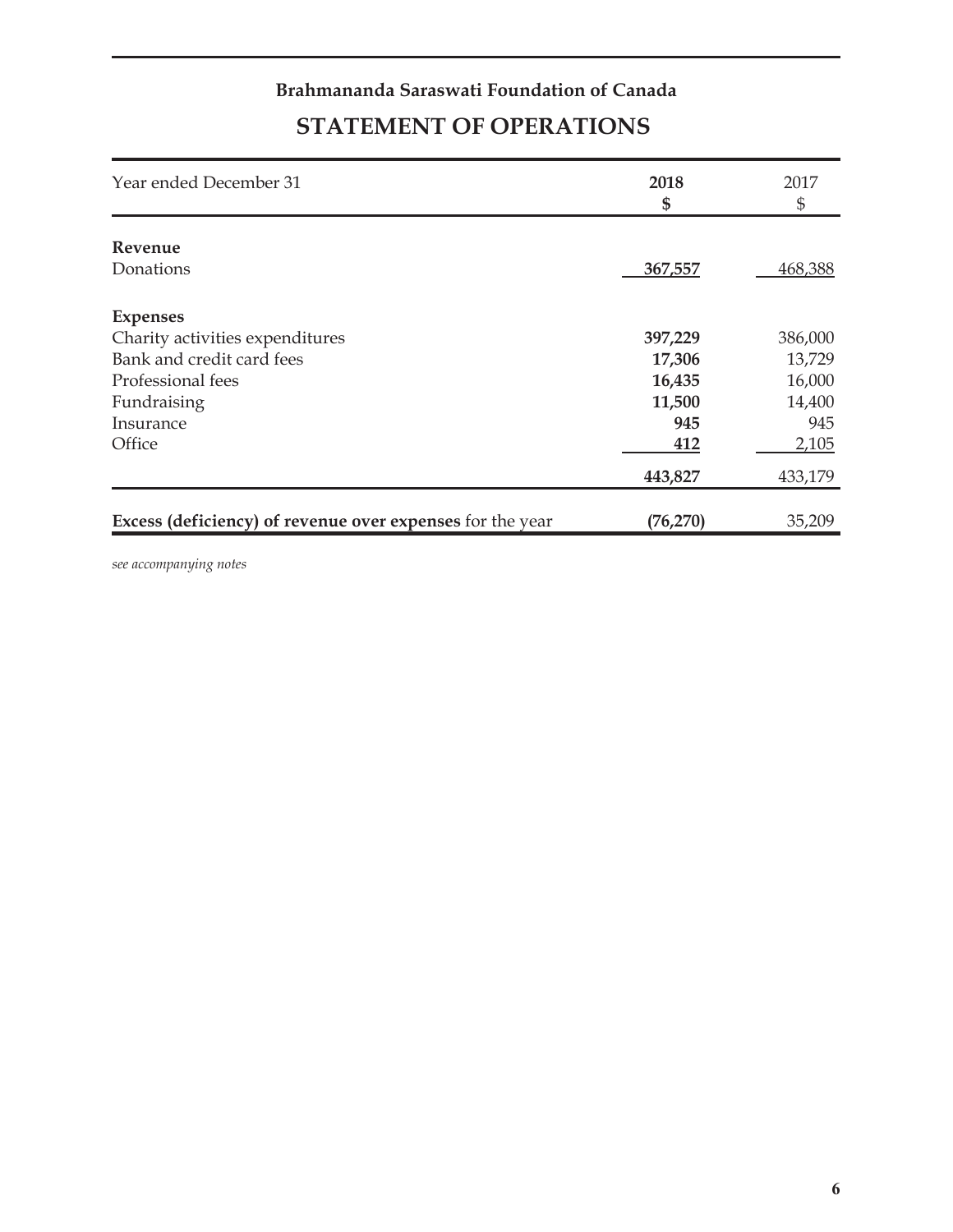# **Brahmananda Saraswati Foundation of Canada**

# **STATEMENT OF CASH FLOWS**

| Year ended December 31                                                                                        | 2018<br>\$ | 2017    |
|---------------------------------------------------------------------------------------------------------------|------------|---------|
| <b>OPERATING ACTIVITIES</b>                                                                                   |            |         |
| Excess (deficiency) of revenue over expenses for the year                                                     | (76, 270)  | 35,209  |
| Changes in non-cash working capital items:<br>Increase (decrease) in accounts payable and accrued liabilities | 2,583      | (1,562) |
|                                                                                                               |            |         |
| Net change in cash during the year                                                                            | (73, 687)  | 33,647  |
| Cash, beginning of year                                                                                       | 189,076    | 155,429 |
| Cash, end of year                                                                                             | 115,389    | 189,076 |

*see accompanying notes*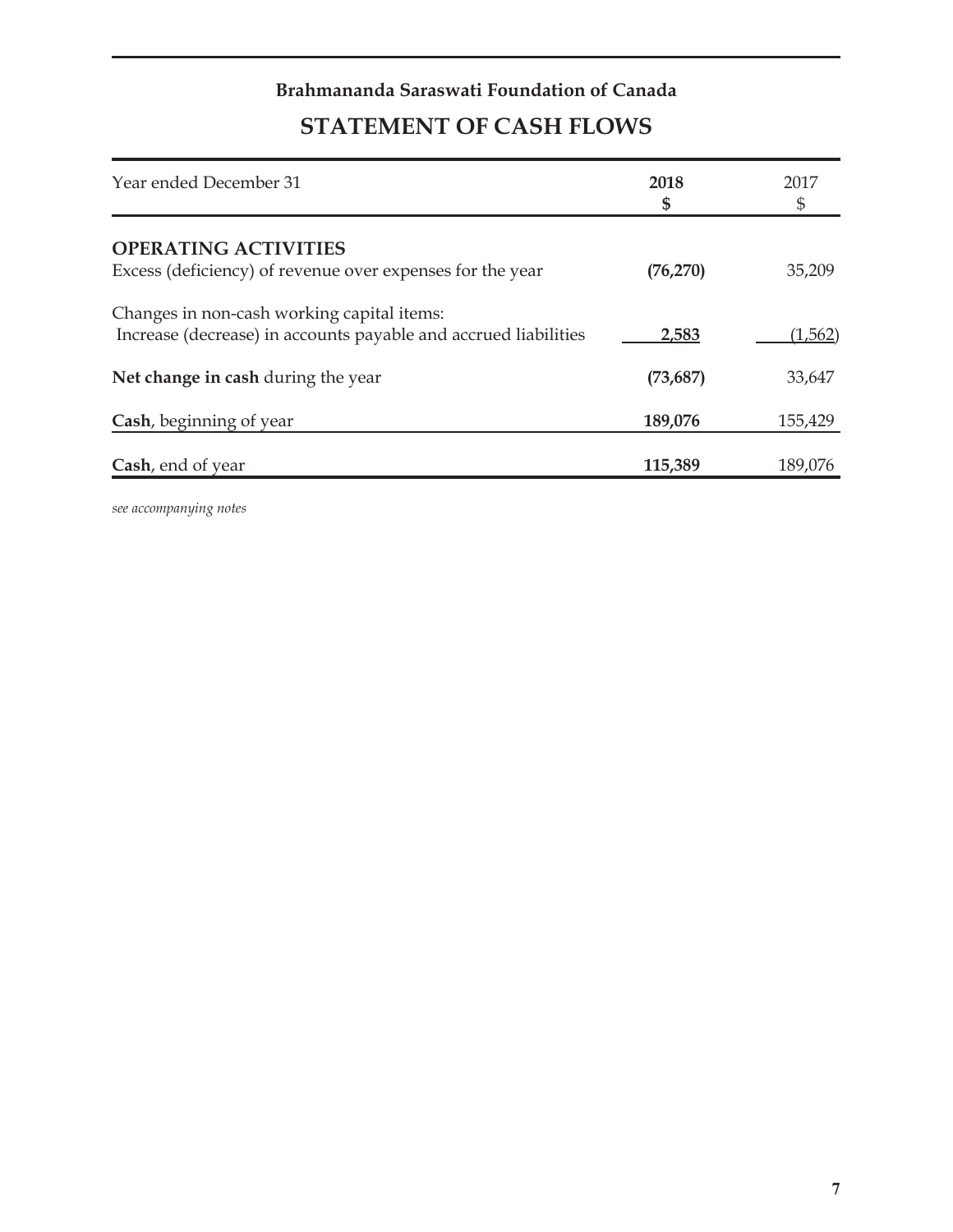# **Brahmananda Saraswati Foundation of Canada NOTES TO FINANCIAL STATEMENTS**

December 31, 2018

### **1. PURPOSE OF THE ORGANIZATION**

Brahmananda Saraswati Foundation of Canada (the "Foundation") operates to teach the Vedas and Vedic Science, teach the Sanskrit language and literature and teach Vedic culture including art, architecture, literature, music and performances.

The Foundation was incorporated on June 14, 2010 as a corporation without share capital under the Canada Corporations Act. Effective June 22, 2014, the Foundation continued under the Canada Not-for-profit Corporations Act.

The Foundation is classified as a registered charity as defined in paragraph 149(1)(f) of the Income Tax Act (Canada) [the "Act"] and, therefore, is exempt from income tax providing that it complies with donation and certain other requirements as specified by the Act.

### **2. SUMMARY OF SIGNIFICANT ACCOUNTING POLICIES**

These financial statements have been prepared by management in accordance with Canadian accounting standards for not-for-profit organizations.

#### **Revenue recognition**

The Foundation follows the deferral method of accounting for contributions. Unrestricted contributions are recognized as revenue when received or receivable if the amount to be received can be reasonably estimated and collection is reasonably assured. Restricted contributions are recognized as revenue in the year in which the related expenses are incurred.

#### **Contributed services**

Fulfilling the mandate of the Foundation is dependent on the voluntary donation of services of many members and others. These services would not otherwise be purchased by the Foundation and due to the difficulty in determining their fair value, contributed services are not recorded in these financial statements.

#### **Financial instruments**

The Foundation initially measures its financial assets and liabilities at fair value except for certain non-arm's length transactions. The Foundation subsequently measures all its financial assets and liabilities at amortized cost.

Financial assets and liabilities measured at amortized cost include cash and accounts payable and accrued liabilities.

The Foundation has no financial assets or liabilities measured at fair value.